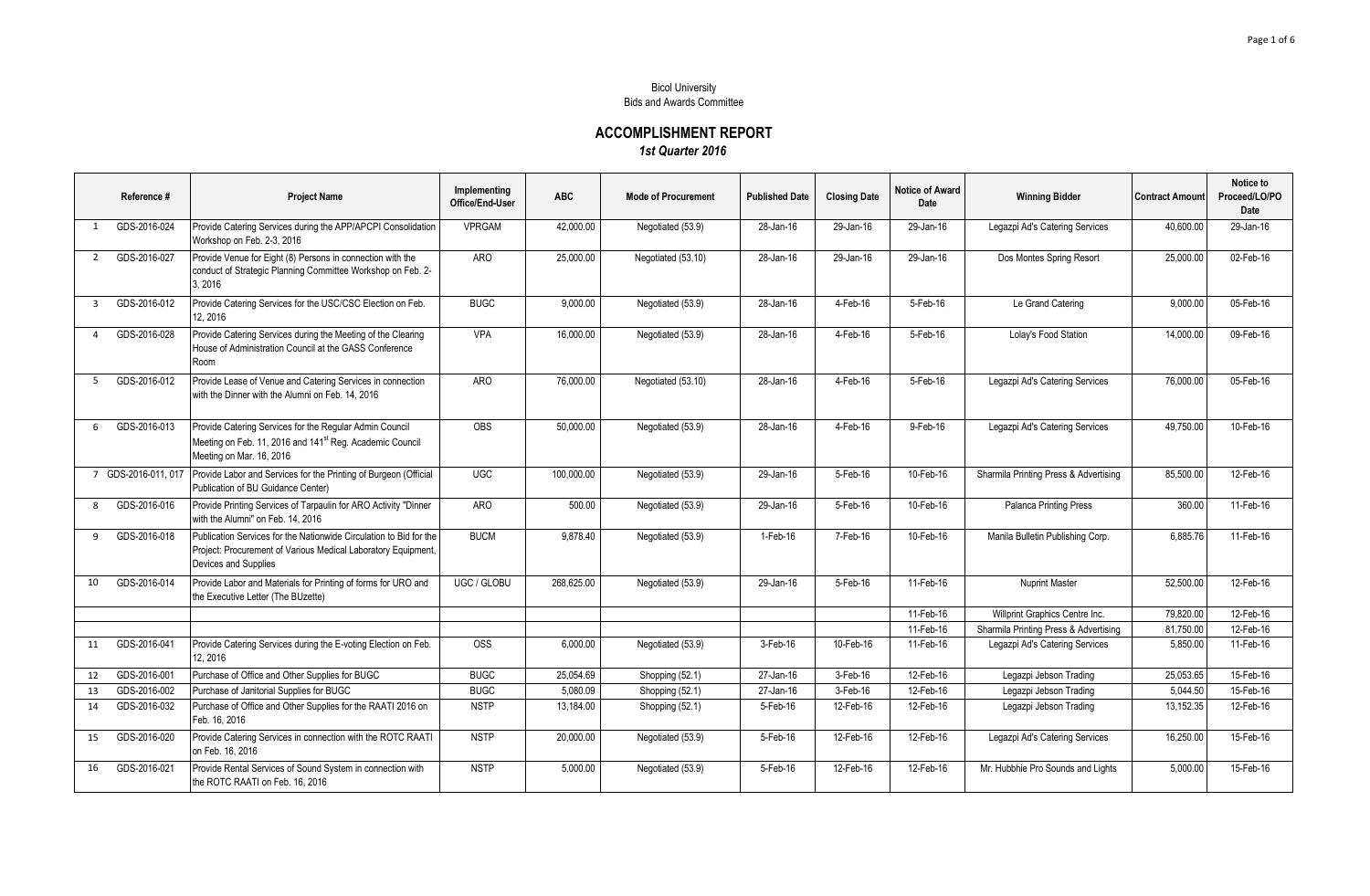|    | Reference #        | <b>Project Name</b>                                                                                                                                                             | Implementing<br>Office/End-User | <b>ABC</b> | <b>Mode of Procurement</b> | <b>Published Date</b> | <b>Closing Date</b> | <b>Notice of Award</b><br>Date | <b>Winning Bidder</b>                         | <b>Contract Amount</b> | Notice to<br>Proceed/LO/PO<br>Date |
|----|--------------------|---------------------------------------------------------------------------------------------------------------------------------------------------------------------------------|---------------------------------|------------|----------------------------|-----------------------|---------------------|--------------------------------|-----------------------------------------------|------------------------|------------------------------------|
| 17 | GDS-2016-022       | Provide Printing Services of Streamers for use in connection<br>with the ROTC RAATI on Feb. 16, 2016                                                                            | <b>NSTP</b>                     | 2.500.00   | Negotiated (53.9)          | 5-Feb-16              | 11-Feb-16           | 12-Feb-16                      | Palanca Printing Press                        | 1.400.00               | 15-Feb-16                          |
| 18 | GDS-2016-023       | Purchase of Office Supplies for use in the Senior High<br>Admissions Test of Admissions Office                                                                                  | <b>ADM</b>                      | 19,650.00  | Shopping (52.1)            | 2-Feb-16              | 9-Feb-16            | 15-Feb-16                      | Legazpi Jebson Trading                        | 13,030.00              | 16-Feb-16                          |
| 19 | GDS-2016-054       | Provision of Catering Services during the Evaluation Workshop<br>on OPCR, IPCR and Target Setting (2nd Revision) on Feb. 17,<br>2016                                            | VPARGAM                         | 17,500.00  | Negotiated (53.9)          | 8-Feb-16              | 15-Feb-16           | 16-Feb-16                      | Lolay's Food Station and Catering<br>Services | 16,000.00              | 16-Feb-16                          |
| 20 | GDS-2016-061       | Provide Catering Services for the BAC Meeting on February 17,<br>2016 at Univeristy BAC Conference Room                                                                         | <b>BAC</b>                      | 3,750.00   | Negotiated (53.9)          | 9-Feb-16              | 16-Feb-16           | 16-Feb-16                      | Legazpi Ad's Catering Services                | 3,750.00               | 17-Feb-16                          |
| 21 | GDS-2016-031       | Provide Printing Services of Test Permits for SY 2016-2017 at<br><b>BU Admissions Office</b>                                                                                    | ADM                             | 24,000.00  | Negotiated (53.9)          | 5-Feb-16              | 12-Feb-16           | 17-Feb-16                      | <b>Palanca Printing Press</b>                 | 18,400.00              | 17-Feb-16                          |
| 22 | GDS-2016-023       | Provide Catering Services during the Pre-Career Orientation<br>Workshop of ESGP-PA and SGP-PA graduating grantees                                                               | <b>OSS</b>                      | 15,800.00  | Negotiated (53.9)          | 9-Feb-16              | 16-Feb-16           | 19-Feb-16                      | Lolays Food Station & Catering Services       | 15.750.00              | 22-Feb-16                          |
| 23 | GDS-2016-043(D)    | Provide Catering Services in connection with the Job Fair 2016<br>on Mar. 2-3, 2016                                                                                             | <b>UGC</b>                      | 115,000.00 | Negotiated (53.9)          | 9-Feb-16              | 16-Feb-16           | 19-Feb-16                      | Legazpi Ad's Catering Services                | 87,425.00              | 22-Feb-16                          |
| 24 | GDS-2016-043(B)    | Provide Rental Services of Tent for use during the Job Fair on<br>Mar. 2-3. 2016                                                                                                | <b>UGC</b>                      | 15,000.00  | Negotiated (53.9)          | 10-Feb-16             | 17-Feb-16           | 19-Feb-16                      | Legazpi Ad's Catering Services                | 15,000.00              | 22-Feb-16                          |
| 25 | GDS-2016-043(B)    | Provide Rental Services of Tables & Chairs for use during the<br>Job Fair on Mar. 2-3, 2016                                                                                     | <b>UGC</b>                      | 16,000.00  | Negotiated (53.9)          | 10-Feb-16             | 17-Feb-16           | 19-Feb-16                      | Legazpi Ad's Catering Services                | 11,400.00              | 22-Feb-16                          |
| 26 | GDS-2016-043(A)    | Provide Printing Services of Streamers to be used during the<br>Job Fair 2016 on Mar. 2-3, 2016                                                                                 | <b>UGC</b>                      | 6,500.00   | Negotiated (53.9)          | 10-Feb-16             | 17-Feb-16           | 19-Feb-16                      | Palanca Printing Press                        | 6,030.00               | 22-Feb-16                          |
| 27 | GDS-2016-043(C)    | Provide Labor and Materials for the Printing of T-Shirts in<br>connection with the Job Fair on Mar. 2-3, 2016                                                                   | <b>UGC</b>                      | 14,000.00  | Negotiated (53.9)          | 10-Feb-16             | 17-Feb-16           | 19-Feb-16                      | <b>Explorer Trading</b>                       | 12,750.00              | 22-Feb-16                          |
| 28 | GDS-2016-064       | Provide Catering Services during the Clearing House of the<br>Academic Council on Feb. 22, 2016                                                                                 | <b>VPAA</b>                     | 4,500.00   | Negotiated (53.9)          | 12-Feb-16             | 19-Feb-16           | 19-Feb-16                      | Legazpi Ad's Catering Services                | 3,325.00               | 22-Feb-16                          |
| 29 | GDS-2016-038       | Provide Labor and Services for the Fabrication of Medallions for<br>the Honor Graduates of the 2016 Commencement Exercise                                                       | <b>URO</b>                      | 250,000.00 | Negotiated (53.9)          | 12-Feb-16             | 19-Feb-16           | 22-Feb-16                      | <b>Exporer Trading</b>                        | 199,492.50             | 24-Feb-16                          |
| 30 | GDS-2016-026(A)    | Provide Labor and Materials for the Fabrication of Brooch to be<br>used during the Investiture Ceremony and Plaque to be used<br>during University Recognition on Mar. 14, 2016 | <b>OSS</b>                      | 50,000.00  | Negotiated (53.9)          | 5-Feb-16              | 12-Feb-16           | 23-Feb-16                      | <b>Bombay Silk Store</b>                      | 11,700.00              | 23-Feb-16                          |
|    |                    |                                                                                                                                                                                 |                                 |            |                            |                       |                     | 23-Feb-16                      | <b>Palanca Printing Press</b>                 | 22,440.00              | 23-Feb-16                          |
| 31 | GDS-2016-026(B)    | Provide Labor and Materials for the Stage Decoration during the<br>Investiture Ceremony of Academic Scholar and University<br>Recognition on Mar. 14, 2016                      | OSS                             | 20,000.00  | Negotiated (53.9)          | 9-Feb-16              | 16-Feb-16           | 23-Feb-16                      | MFFM Flowers Party, Events and<br>Services    | 19,500.00              | 23-Feb-16                          |
|    | 32 GDS-2016-026(C) | Provide Labor and Materials for the Printing of Streamers for the<br>University Recognition and Investiture Ceremony                                                            | OSS                             | 7.500.00   | Negotiated (53.9)          | 9-Feb-16              | 16-Feb-16           | 23-Feb-16                      | Palanca Printing Press                        | 6.190.00               | 23-Feb-16                          |
| 33 | GDS-2016-073       | Provision of Catering Services for the BAC Meeting on Feb. 24,<br>2016                                                                                                          | <b>BAC</b>                      | 3,000.00   | Negotiated (53.9)          | 16-Feb-16             | 23-Feb-16           | 23-Feb-16                      | Legazpi Ad's Catering Services                | 3,000.00               | 24-Feb-16                          |
| 34 | GDS-2016-025(B)    | Purchase of Toner for use in the Senior High Admissions Test<br>of BU Admissions Office                                                                                         | ADM                             | 25.000.00  | Direct Contracting         | 15-Feb-16             | 22-Feb-16           | 23-Feb-16                      | Philcopy Corporation (Legazpi)                | 25.200.00              | 23-Feb-16                          |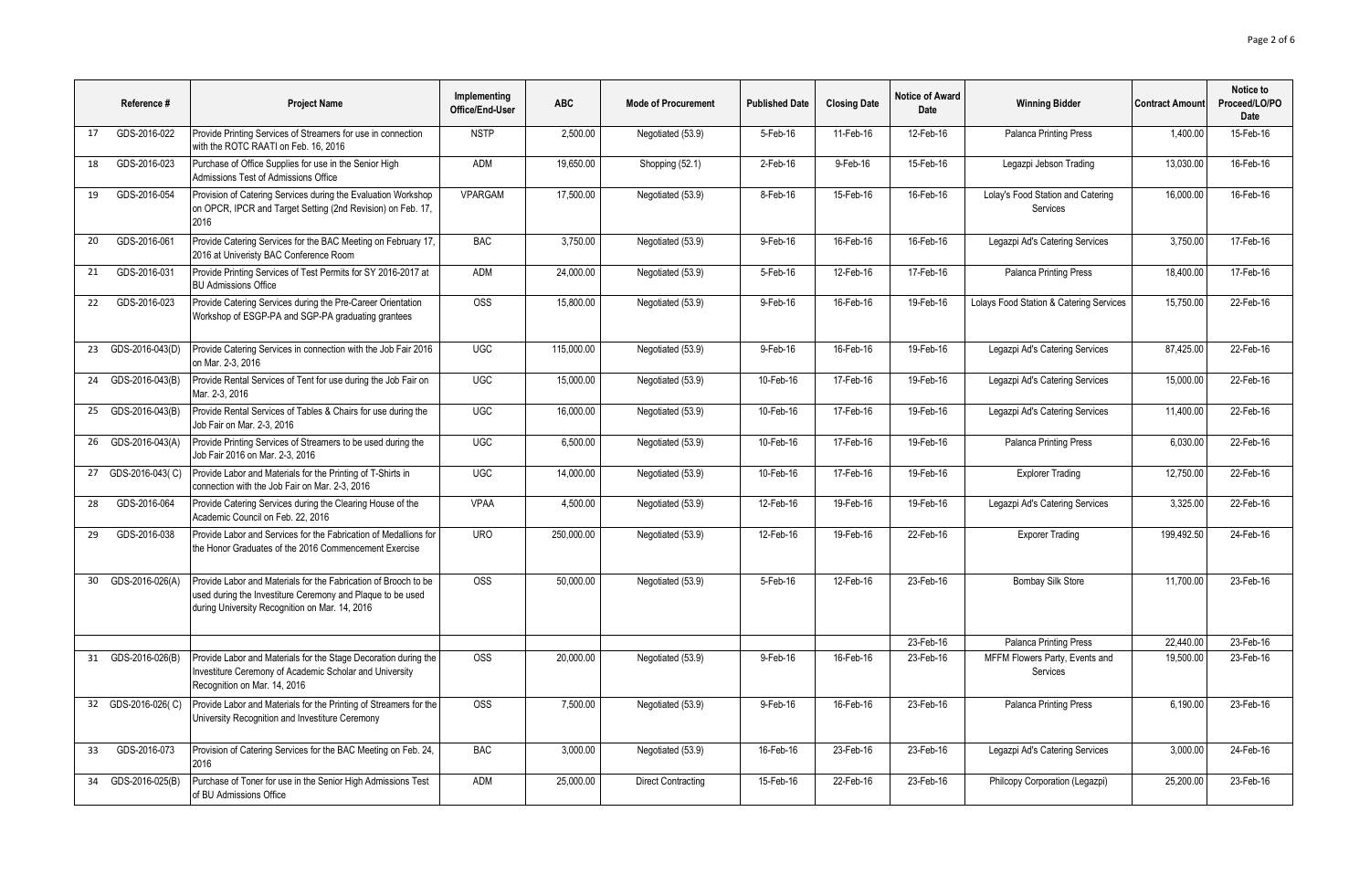|    | Reference #        | <b>Project Name</b>                                                                                                                                 | Implementing<br>Office/End-User | <b>ABC</b> | <b>Mode of Procurement</b> | <b>Published Date</b> | <b>Closing Date</b> | <b>Notice of Award</b><br>Date | <b>Winning Bidder</b>                              | <b>Contract Amount</b> | Notice to<br>Proceed/LO/PO<br>Date |
|----|--------------------|-----------------------------------------------------------------------------------------------------------------------------------------------------|---------------------------------|------------|----------------------------|-----------------------|---------------------|--------------------------------|----------------------------------------------------|------------------------|------------------------------------|
| 35 | GDS-2016-004       | Purchase of ICT Supplies for BUGC                                                                                                                   | <b>BUGC</b>                     | 57,711.48  | Shopping (52.1)            | 27-Jan-16             | 3-Feb-16            | 24-Feb-16                      | Family Audio-Video Center                          | 17,220.00              | 15-Feb-16                          |
| 36 | GDS-2016-047       | Purchase of Office Supplies to be used for the 46th University<br><b>Commencement Exercises</b>                                                     | <b>BUCE</b>                     | 3,010.00   | Shopping (52.1)            | 11-Feb-16             | 18-Feb-16           | 26-Feb-16                      | Legazpi Jebson Trading                             | 1,550.00               | 01-Mar-16                          |
| 37 | GDS-2016-044(C)    | Purchase of Supplies and Materials needed for the Production<br>of the 1 minuter Infomercial and 30 minuter Indie Film (The<br>Legend of Mt. Mayon) | <b>BUCAL</b>                    | 22,172.00  | Shopping (52.1)            | 11-Feb-16             | 18-Feb-16           | 26-Feb-16                      | <b>Lucky Educational Supply</b>                    | 22.144.40              | 01-Mar-16                          |
| 38 | GDS-2016-045       | Purchase of Supplies and Materials to be used for the Job Fair<br>2016 on Mar. 2-3, 2016                                                            | <b>UGC</b>                      | 6,747.00   | Shopping (52.1)            | 17-Feb-16             | 24-Feb-16           | 26-Feb-16                      | Ibalon Educational Supply & General<br>Merchandise | 6,744.00               | 19-Feb-16                          |
| 39 | CW-2016-038        | Generator Set Housing for the Repair of Improvement and<br>Upgrading of Coconut Tissue Culture Laboratory, Phase IV-A                               | <b>BUCAF</b>                    | 306,359.64 | Negotiated (53.9)          | 5-Feb-16              | 12-Feb-16           | 29-Feb-16                      | J. Purisima Enterprises                            | 300,576.52             | 28-Mar-16                          |
| 40 | GDS-2016-077       | Provision of Catering Services for the Workshop on the<br>Presentation of Procurement Monitoring Report for CY 2015 on<br>Mar. 3. 2016              | <b>VPA</b>                      | 15.000.00  | Negotiated (53.9)          | 22-Feb-16             | 29-Feb-16           | 29-Feb-16                      | Lolav's Food Station                               | 10.400.00              | 03-Mar-16                          |
| 41 | GDS-2016-035       | Provide Labor and Materials for the Fabrication of University Dry<br>Seal for use during the 2016 Graduation Activities                             | <b>URO</b>                      | 6,900.00   | Negotiated (53.9)          | 11-Feb-16             | 18-Feb-16           | 1-Mar-16                       | <b>Bombay Silk Store</b>                           | 6,000.00               | 07-Mar-16                          |
| 42 | GDS-2016-065       | Purchase of Office Supplies for use in Printing of Programme<br>and Invitation during the BUGC Recognition Day on Apr. 4,<br>2016                   | <b>BUGC</b>                     | 23,039.00  | Shopping (52.1)            | 18-Feb-16             | 25-Feb-16           | 1-Mar-16                       | Legazpi Jebson Trading                             | 23.031.00              | 08-Mar-16                          |
| 43 | GDS-2016-068(G)    | Provide Rental Services of Sound System to be used for the<br><b>BUGC Recognition Day &amp; Commenncement Exercise</b>                              | <b>BUGC</b>                     | 19,000.00  | Negotiated (53.9)          | 22-Feb-16             | 29-Feb-16           | $1-Mar-16$                     | Mr. Hubbhie Pro Sounds and Lights                  | 19,000.00              | 11-Mar-16                          |
| 44 | GDS-2016-063       | Provide Sewing Services for the Costume of the BUNGCUL<br>Singers                                                                                   | <b>BUGC</b>                     | 175,500.00 | Negotiated (53.9)          | 22-Feb-16             | 29-Feb-16           | 3-Mar-16                       | Lereen Blinds and Accessories                      | 175,500.00             | 04-Mar-16                          |
| 45 | GDS-2016-074(A)    | Provision of Catering Services for the BUGC NSTP Closing<br>Ceremony, Candle Lighting and Ring Hop on March 5, 2016                                 | <b>BUGC</b>                     | 18.750.00  | Negotiated (53.9)          | 22-Feb-16             | 29-Feb-16           | 3-Mar-16                       | Le Grand Catering                                  | 18.750.00              | 04-Mar-16                          |
|    | 46 GDS-2016-074(C) | Provide Prinitng Services of Streamer for the BUGC NSTP<br>Closing Ceremony, Candle Lighting & Ring Hop on Mar. 5, 2016                             | <b>BUGC</b>                     | 1,000.00   | Negotiated (53.9)          | 22-Feb-16             | 29-Feb-16           | 3-Mar-16                       | Palanca Printing Press                             | 403.00                 | 04-Mar-16                          |
| 47 | GDS-2016-070       | Purchase of Five Pieces Tires for the BUGC Vehicle Hi-Ace<br>Grandia (SKC-987)                                                                      | <b>BUGC</b>                     | 37,500.00  | Negotiated (53.9)          | 25-Feb-16             | 3-Mar-16            | 3-Mar-16                       | <b>Tukuran Tire Sales</b>                          | 29.300.00              | 03-Mar-16                          |
| 48 | GDS-2016-037       | Provision of Printing Services of University Commencement<br>Program                                                                                | <b>URO</b>                      | 349,720.00 | <b>Public Bidding</b>      | 10-Feb-16             | 17-Feb-16           | 4-Mar-16                       | Palanca Printing Press                             | 210,000.00             | 18-Mar-16                          |
| 49 | GDS-2016-060       | Provide Printing Services of Streamers in connection with the<br>46th BU Commencement Exercise                                                      | <b>BUCBEM</b>                   | 26,400.00  | Negotiated (53.9)          | 18-Feb-16             | 25-Feb-16           | 4-Mar-16                       | <b>Palanca Printing Press</b>                      | 24,800.00              | 07-Mar-16                          |
| 50 | GDS-2016-094       | Provide Catering Services for the BAC Meetings                                                                                                      | <b>BAC</b>                      | 20,000.00  | Negotiated (53.9)          | 29-Feb-16             | 4-Mar-16            | 4-Mar-16                       | Fiesta Ballroom & Suites Corp.                     | 14,750.00              | 15-Mar-16                          |
| 51 | GDS-2016-036       | Provide Labor and Materials for the Fabrication of Plague for the<br>2016 Commencement Exercise                                                     | <b>URO</b>                      | 10,500.00  | Negotiated (53.9)          | 10-Feb-16             | 17-Feb-16           | 7-Mar-16                       | <b>Palanca Printing Press</b>                      | 10,440.00              | 08-Mar-16                          |
| 52 | GDS-2016-071       | Purchase of ICT Equipment for use at BU Admissions Ofice                                                                                            | ADM                             | 55,000.00  | Negotiated (53.9)          | 22-Feb-16             | 29-Feb-16           | 7-Mar-16                       | Albay Computer Electronics Supplies &<br>Repair    | 45,060.00              | 08-Mar-16                          |
| 53 | GDS-2016-045       | Purchase of Toner for Use at BU Guidance Office                                                                                                     | <b>UGC</b>                      | 15,000.00  | <b>Direct Contracting</b>  | 17-Feb-16             | 24-Feb-16           | 7-Mar-16                       | <b>Philippine Duplicators</b>                      | 13,552.00              | 08-Mar-16                          |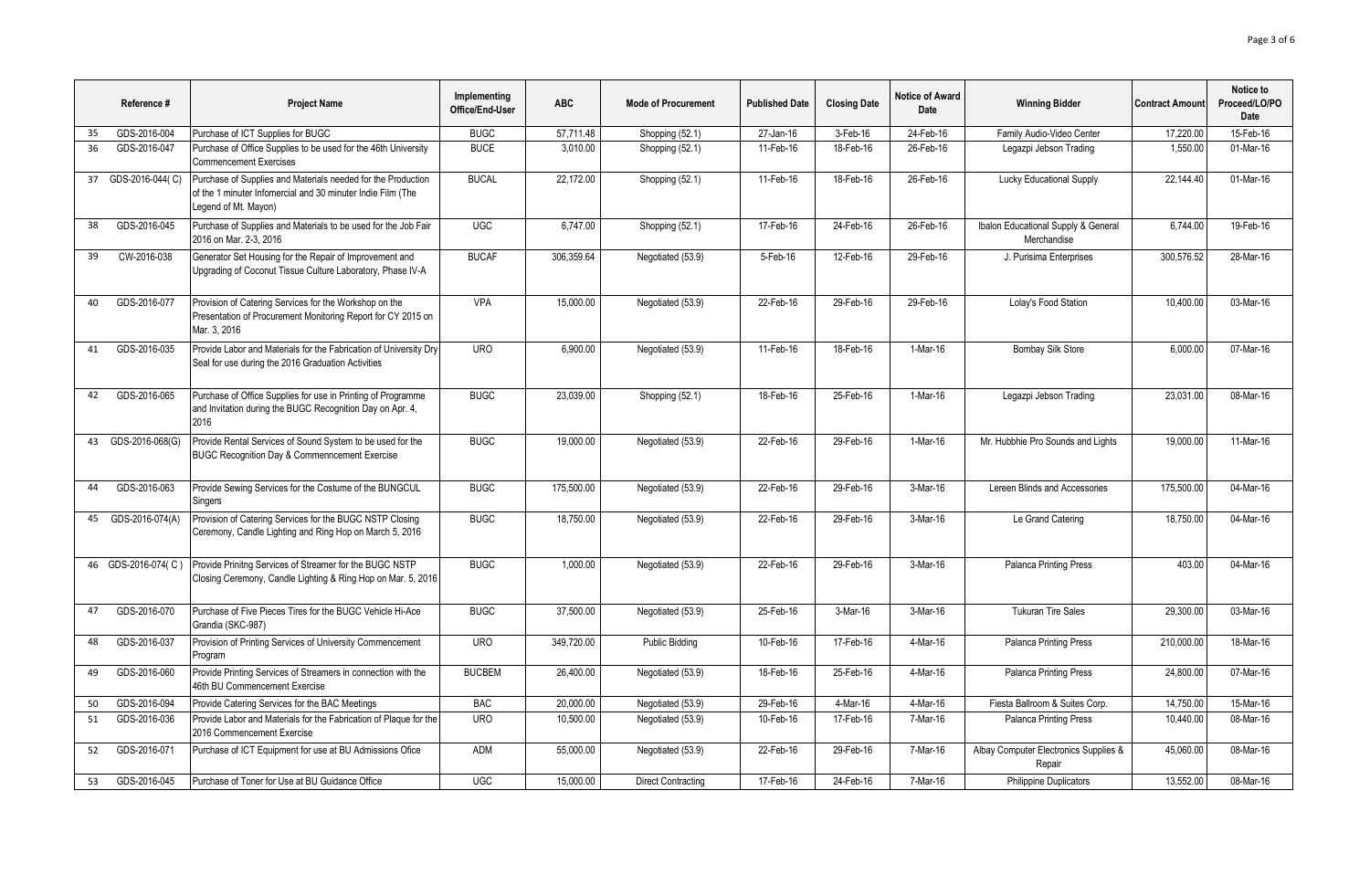|    | Reference #        | <b>Project Name</b>                                                                                                                       | Implementing<br>Office/End-User | <b>ABC</b> | <b>Mode of Procurement</b> | <b>Published Date</b> | <b>Closing Date</b> | <b>Notice of Award</b><br>Date | <b>Winning Bidder</b>                    | <b>Contract Amount</b> | Notice to<br>Proceed/LO/PO<br><b>Date</b> |
|----|--------------------|-------------------------------------------------------------------------------------------------------------------------------------------|---------------------------------|------------|----------------------------|-----------------------|---------------------|--------------------------------|------------------------------------------|------------------------|-------------------------------------------|
| 54 | GDS-2016-033       | Purchase of Supplies and Materials for the Preparation for the<br>2016 University Commencement Exercise                                   | PDMO                            | 275,980.00 | Negotiated (53.9)          | 23-Feb-16             | 1-Mar-16            | 7-Mar-16                       | Lereen R Enterprises                     | 272.347.00             | 08-Mar-16                                 |
| 55 | GDS-2016-055(A)    | Purchase of Office Equipment to be used for the Research<br>Program                                                                       | <b>RDC</b>                      | 93,621.02  | Negotiated (53.9)          | 24-Feb-16             | 2-Mar-16            | 7-Mar-16                       | <b>Bombay Silk Store</b>                 | 8,460.00               | 13-Apr-16                                 |
|    |                    |                                                                                                                                           |                                 |            |                            |                       |                     | 7-Mar-16                       | Legazpi Jebson Trading                   | 29.042.00              | 13-Apr-16                                 |
|    |                    |                                                                                                                                           |                                 |            |                            |                       |                     | 7-Mar-16                       | Lucky Educational Supply                 | 12,228.00              | 13-Apr-16                                 |
|    | 56 GDS-2016-055(B) | Purchase of Office Furniture to be used for the Research<br>Program                                                                       | <b>RDC</b>                      | 88.193.70  | Negotiated (53.9)          | 24-Feb-16             | $2-Mar-16$          | 7-Mar-16                       | Lereen R Enterprises                     | 46,880.00              | 13-Apr-16                                 |
|    |                    |                                                                                                                                           |                                 |            |                            |                       |                     | 7-Mar-16                       | East Pacific Industrial Trading          | 24.300.00              | 13-Apr-16                                 |
|    | 57 GDS-2016-055(D) | Purchase of Office Equipment to be used for the Research<br>Program of RDC                                                                | <b>RDC</b>                      | 9.000.00   | Negotiated (53.9)          | 24-Feb-16             | $2-Mar-16$          | 7-Mar-16                       | Lereen R Enterprises                     | 8,000.00               |                                           |
| 58 | GDS-2016-055(D)    | Purchase of Fire Extinguisher for the Research Program                                                                                    | <b>RDC</b>                      | 8,115.42   | Negotiated (53.9)          | 24-Feb-16             | $2-Mar-16$          | 7-Mar-16                       | Lereen R Enterprises                     | 8,000.00               | 13-Apr-16                                 |
| 59 | GDS-2016-056       | Purchase of Two Units Buggy to be used by PDMO<br>Maintenance Section                                                                     | PDMO                            | 15.000.00  | Negotiated (53.9)          | 25-Feb-16             | 3-Mar-16            | 7-Mar-16                       | Unico Trading                            | 9.222.00               | 08-Mar-16                                 |
| 60 | GDS-2016-086       | Provide Catering Services for the GAD Focal Point System and<br>Technical Working Group Capacity Training on Mar. 10, 2016                | <b>VPAA</b>                     | 20.250.00  | Negotiated (53.9)          | 29-Feb-16             | 7-Mar-16            | 7-Mar-16                       | Lolay's Food Station & Catering Services | 18.000.00              | 08-Mar-16                                 |
| 61 | GDS-2016-055       | Provide Catering Services during the Environment Food Safety<br>Training on Mar. 2-3, 2016                                                | <b>VPA</b>                      | 36,000.00  | Negotiated (53.9)          | 18-Feb-16             | 25-Feb-16           | 8-Mar-16                       | Legazpi Ad's Catering Services           | 30,000.00              | 09-Mar-16                                 |
| 62 | GDS-2016-068(B)    | Provide Labor and Materials for the Fabrication of Medals for<br>the BUGC Recognition Day on Apr. 4, 2016                                 | <b>BUGC</b>                     | 33,000.00  | Negotiated (53.9)          | 22-Feb-16             | 29-Feb-16           | 8-Mar-16                       | <b>Bombay Silk Store</b>                 | 30,000.00              | 09-Mar-16                                 |
| 63 | GDS-2016-091       | Provide Catering Services during the Special Administrative<br>Counci on Mar. 11, 2016 at BUGASS Conference Room                          | OBS                             | 22,000.00  | Negotiated (53.9)          | 29-Feb-16             | 7-Mar-16            | 8-Mar-16                       | Legazpi Ad's Catering Services           | 19,200.00              | 09-Mar-16                                 |
| 64 | GDS-2016-067       | Provide Sewing Services of Academic Gowns for BU Gubat<br>Campus                                                                          | <b>BUGC</b>                     | 111,600.00 | Negotiated (53.9)          | 1-Mar-16              | 8-Mar-16            | 8-Mar-16                       | Sonny's Original                         | 110,030.00             | 09-Mar-16                                 |
| 65 | GDS-2016-086(B)    | Purchase of ICT Supplies for use during the BU-GAD Focal<br>Point System Technical Working Group Capacity Training on<br>Mar. 10. 2016    | <b>VPAA</b>                     | 20,860.00  | Shopping (52.1)            | 1-Mar-16              | 8-Mar-16            | 8-Mar-16                       | Family Audio-Video Center                | 15,741.00              | 09-Mar-16                                 |
| 66 | GDS-2016-034       | Provide Rental Services of Portable Toilets to be used during<br>the 2016 Commencement Exercises                                          | PDMO                            | 45,000.00  | Negotiated (53.9)          | 10-Feb-16             | 17-Feb-16           | 9-Mar-16                       | Klean Care General Services              | 42,990.00              | 10-Mar-16                                 |
| 67 | GDS-2016-068(E)    | Provide Labor and Materials for the Fabrication of Tokens &<br>Plaque in connection with the Recognition & Commencement<br>Exercise       | <b>BUGC</b>                     | 7,000.00   | Negotiated (53.9)          | 22-Feb-16             | 29-Feb-16           | 9-Mar-16                       | <b>Bombay Silk Store</b>                 | 6,000.00               | 10-Mar-16                                 |
| 68 | GDS-2016-072       | Purchase of One unit Window Type Airconditioner for use at<br><b>PDMO</b>                                                                 | PDMO                            | 35,000.00  | Negotiated (53.9)          | 29-Feb-16             | 7-Mar-16            | 9-Mar-16                       | Alson's Trading                          | 10,995.00              | 10-Mar-16                                 |
| 69 | GDS-2016-086(A)    | Purchase of Office Supplies for use during the BU-GAD Focal<br>Point System Technical Working Group Capacity Training on<br>Mar. 10, 2016 | <b>VPAA</b>                     | 31,140.00  | Shopping (52.1)            | 1-Mar-16              | 8-Mar-16            | 9-Mar-16                       | <b>Lucky Educational Supply</b>          | 9,734.85               | 09-Mar-16                                 |
| 70 | GDS-2016-086(C)    | Purchase of Toner for use during the BU-GAD Focal Point<br>System Technical Working Group Capacity Training on Mar. 10,<br>2016           | <b>VPAA</b>                     | 8.000.00   | <b>Direct Contracting</b>  | 1-Mar-16              | 8-Mar-16            | 9-Mar-16                       | Philcopy Corporation                     | 7.840.00               | 10-Mar-16                                 |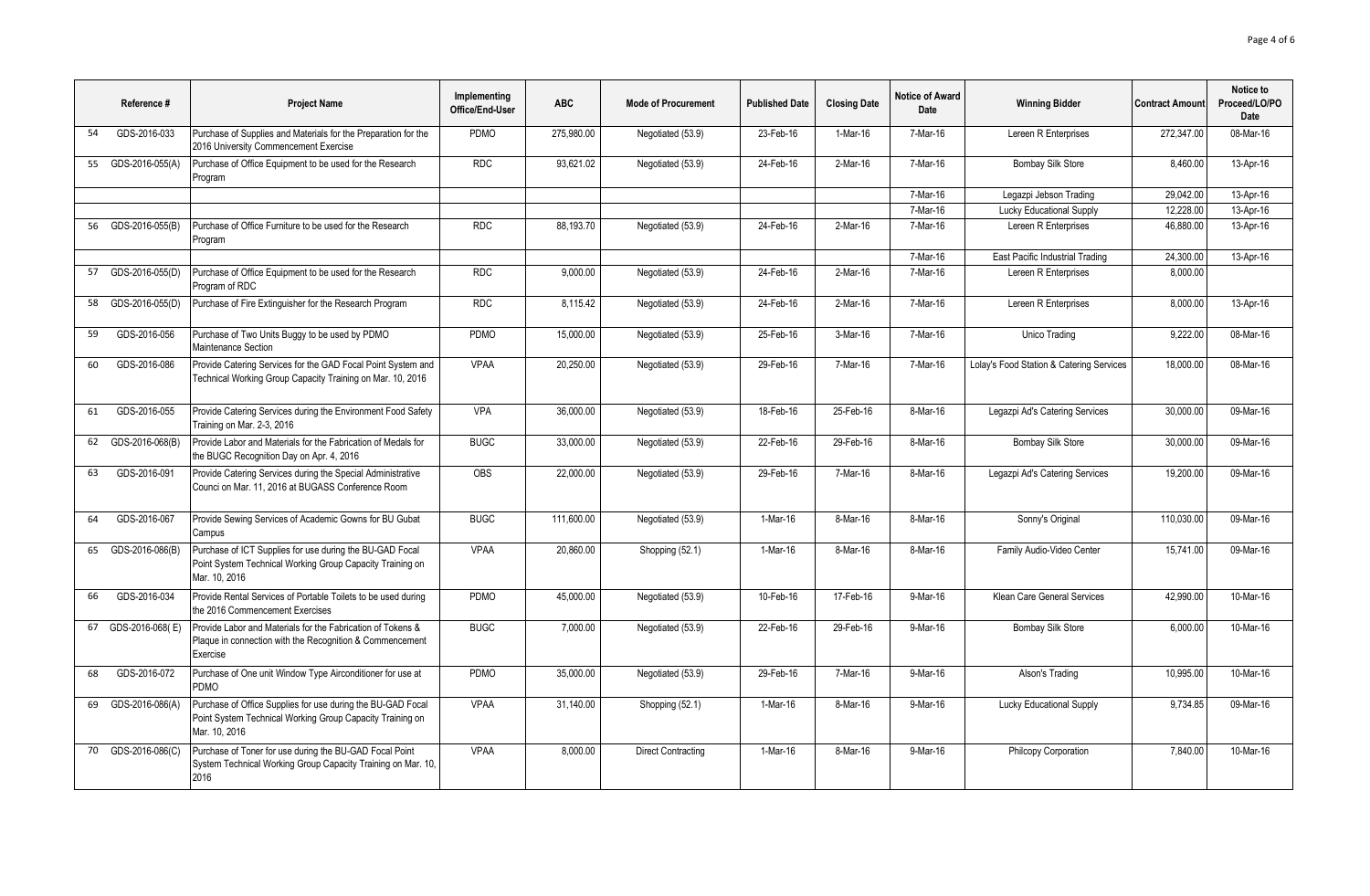|    | Reference #      | <b>Project Name</b>                                                                                                                                                                          | Implementing<br>Office/End-User | <b>ABC</b>   | <b>Mode of Procurement</b> | <b>Published Date</b> | <b>Closing Date</b> | <b>Notice of Award</b><br>Date | <b>Winning Bidder</b>                            | <b>Contract Amount</b> | Notice to<br>Proceed/LO/PO<br>Date |
|----|------------------|----------------------------------------------------------------------------------------------------------------------------------------------------------------------------------------------|---------------------------------|--------------|----------------------------|-----------------------|---------------------|--------------------------------|--------------------------------------------------|------------------------|------------------------------------|
| 71 | GDS-2016-095     | Provide Catering Services for the University Recognition day<br>and Investiture of Academic Scholars (Blue Feather Society) on<br>Mar. 14, 2016                                              | <b>OSS</b>                      | 40,000.00    | Negotiated (53.9)          | 2-Mar-16              | 9-Mar-16            | 9-Mar-16                       | Legazpi Ad's Catering Services                   | 30.500.00              | 10-Mar-16                          |
| 72 | GDS-2016-030     | Purchase of Miscellaneous ICT Equipment and Devices for<br><b>BUCS Computer Laboratory</b>                                                                                                   | <b>BUCS</b>                     | 549,050.00   | <b>Public Bidding</b>      | 10-Feb-16             | 17-Feb-16           | 14-Mar-16                      | Denver's Computer Shoppe                         | 392,955.00             | 25-Apr-16                          |
|    |                  |                                                                                                                                                                                              |                                 |              |                            |                       |                     | 14-Mar-16                      | 3GX Computers and IT Solutions<br>Technoshop     | 32,007.00              | 25-Apr-16                          |
| 73 | GDS-2016-105     | Provide Catering Services in connection with the training<br>"Revisiting eNGAS version 2.0.0 on Mar. 17, 2016                                                                                | <b>FMO</b>                      | 10,000.00    | Negotiated (53.9)          | 8-Mar-16              | 15-Mar-16           | 15-Mar-16                      | Legazpi Ad's Catering Services                   | 9,000.00               | 16-Mar-16                          |
| 74 | GDS-2016-090     | Provide Labor and Materials for the Printing of Streamer for the<br>2-day Orientation Workshop and Leadership & Dev't Training for<br>the Newly elected CSC/USC Officers on Mar. 21-22, 2016 | <b>OSS</b>                      | 3,000.00     | Negotiated (53.9)          | 4-Mar-16              | 11-Mar-16           | 15-Mar-16                      | Palanca Printing Press                           | 672.00                 | 16-Mar-16                          |
| 75 | GDS-2016--044B   | Provide Catering Services for the Production Shoot and Post<br>Production (The Legend of Mt. Mayon)                                                                                          | <b>BUCAL</b>                    | 132,000.00   | Negotiated (53.9)          | 7-Mar-16              | 14-Mar-16           | 15-Mar-16                      | Legazpi Ad's Catering Services                   | 25,200.00              | 16-Mar-16                          |
| 76 | GDS-2016-097     | Purchase of Hardware Supplies for the Construction of Set<br>Design needed for the Production of Indie Film                                                                                  | <b>BUCAL</b>                    | 45,918.00    | Shopping (52.1)            | 4-Mar-16              | 11-Mar-16           | 16-Mar-16                      | Unico Trading                                    | 45.633.67              | 17-Mar-16                          |
| 77 | GDS-2016-068(H)  | Provide Printing Services of Programme and Invitation for the<br><b>BUGC Commencement Exercises</b>                                                                                          | <b>BUGC</b>                     | 25,000.00    | Negotiated (53.9)          | 4-Mar-16              | 11-Mar-16           | 16-Mar-16                      | Willprint Graphics Centre Inc.                   | 20.790.00              | 17-Mar-16                          |
| 78 | GDS-2016-068(D)  | Provide Labor and Materials for the Printing of Streamers for the<br><b>BUGC Recognition and Graduation Day</b>                                                                              | <b>BUGC</b>                     | 6,000.00     | Negotiated (53.9)          | 7-Mar-16              | 14-Mar-16           | 16-Mar-16                      | Palanca Printing Press                           | 3.750.00               | 17-Mar-16                          |
| 79 | GDS-2016-078     | Purchase of 10,000 pcs Scantron Sheet to be used at the<br>College of Medicine                                                                                                               | <b>BUCM</b>                     | 38,000.00    | <b>Diect Contracting</b>   | 9-Mar-16              | 16-Mar-16           | 16-Mar-16                      | <b>Syrex Corporation</b>                         | 38,000.00              | 17-Mar-16                          |
| 80 | GDS-2016-092     | Provide Venue Accommodation and Catering Services for the 2-<br>day Orientation Workshop of the Newly Elected CSC/USC<br>Officers on Mar. 21-22, 2016                                        | <b>OSS</b>                      | 123,000.00   | Negotiated (53.10)         | 7-Mar-16              | 14-Mar-16           | 16-Mar-16                      | Sarung Banggi Beach Resort                       | 110.500.00             | 16-Mar-16                          |
| 81 | CW-2016-037      | Road Network and Land Improvement at BU-CBEM BUCBEM-<br>2016-005                                                                                                                             | <b>BUCBEM</b>                   | 3,377,500.00 | <b>Public Bidding</b>      | 5-Feb-16              | 24-Feb-16           | 17-Mar-16                      | Jaq-Vail Const. and Supply                       | 3.356.027.15           | 18-May-16                          |
| 82 | GDS-2016-042(B)  | Purchase of Vehicle Maintenance Supplies for GASS                                                                                                                                            | <b>MPS</b>                      | 425.590.00   | Negotiated (53.9)          | 10-Mar-16             | 17-Mar-16           | 18-Mar-16                      | <b>Tukuran Tire Sales</b>                        | 419.201.00             | 21-Mar-16                          |
| 83 | GDS-2016-100     | Provide Rental Services of Sounds and Lights for use during<br>46th Commencement Exercises                                                                                                   | <b>BUCENG</b>                   | 80,000.00    | Negotiated (53.9)          | 11-Mar-16             | 18-Mar-16           | 21-Mar-16                      | Mr. Hubbhie Pro Sounds and Lights                | 79,500.00              | 22-Mar-16                          |
| 84 | GDS-2016-101     | Provide Rental Services of LED Screen to be used during the<br><b>BU Commencement Exercises</b>                                                                                              | <b>BUCAL</b>                    | 35,000.00    | Negotiated (53.9)          | 11-Mar-16             | 18-Mar-16           | 21-Mar-16                      | Mr. Hubbhie Pro Sounds and Lights                | 35,000.00              | 22-Mar-16                          |
| 85 | GDS-2016-102     | Purchase of Supplies and Materials for use during the BU<br><b>Commencement Exercises</b>                                                                                                    | <b>BUCAL</b>                    | 10,000.00    | Shopping (52.1)            | 11-Mar-16             | 18-Mar-16           | 21-Mar-16                      | Albay Computer Electronic Supplies and<br>Repair | 5,250.00               | 22-Mar-16                          |
| 86 | GDS-2016-109     | Purchase of Digital Camera for IAS                                                                                                                                                           | <b>IAS</b>                      | 35,000.00    | Shopping (52.1)            | 11-Mar-16             | 18-Mar-16           | 21-Mar-16                      | Denver's Computer Shoppe, Inc.                   | 30,499.00              | 28-Mar-16                          |
| 87 | GDS-2016-100     | Purchase of Three Toner Kit for Kyocera Copier for use at the<br><b>VPA Office</b>                                                                                                           | <b>VPA</b>                      | 25,500.00    | <b>Diect Contracting</b>   | 11-Mar-16             | 18-Mar-16           | 21-Mar-16                      | Philcopy Corporation                             | 25,200.00              | 11-Apr-16                          |
| 88 | GDS-2016--068(A) | Provide Catering Services for the BUGC Recognition Day and<br><b>Commencement Exercises</b>                                                                                                  | <b>BUGC</b>                     | 105,700.00   | Negotiated (53.9)          | 4-Mar-16              | 11-Mar-16           | 23-Mar-16                      | Le Grand Catering                                | 2,700.00               | 28-Mar-16                          |